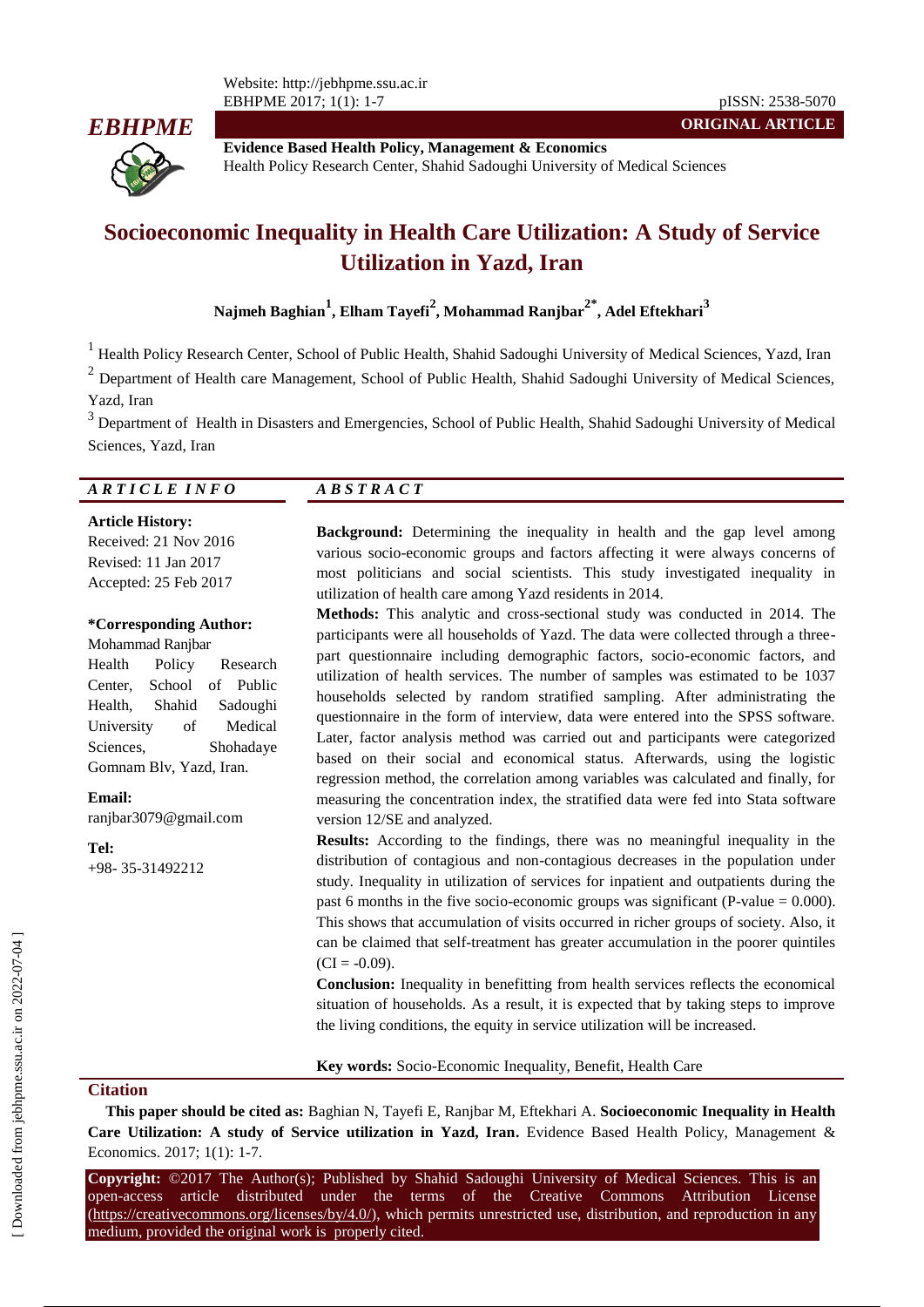# **Introduction**

n the past decades, equality in health was just  $\prod$ n the past decades, equality in health was just<br>considered as a humane activity, a concept in researches, and an important element in major policies. But today, it is considered as an important basis in improving the health and developing a country (1). The most important part of the 20-year prospect of the Islamic Republic is dedicated to utilization of health with good life quality and by considering equality as an important management and strategic factor in such a way that utopia is possible in near future. The ever increasing complexity of health system as one of the most important effective factors on welfare and justice, expresses that managers of all sectors should pay more attention to this issue (2,3). Equality in health is defined as lack of any systematic difference in one or more aspects of the health situation regarding social, demographic, and geographic differences of populations (1). Determining inequality in health as well as the gap among various socio-economic groups and factors affecting it were always concerns of most politicians and social scientists (4). This is because in Iran's current system of health the largest portion of health care costs are paid by patients and so the greatest part of the burden is imposed on the poor. These payments create problems for access to services and as a result they suffer more (5). So, it can be stated that for determining the extent of justice, there are judging measures based on the scale of equality. For measuring inequality in health, one needs to find out how these differences are distributed in population and also determine whether this distribution is socially acceptable or not (6).

Social factors are considered to be the most salient reason of health or lack of it. Because of them, chronic diseases have increased and increasing pressure has been imposed on health in the world. The most effective way for decreasing this load is paying attention to these social factors. The role of social factors in people's health is directly or indirectly understood via their effects on environments, behavior, and the extent of access to health services (3).

In order to improve equality in health access and decrease distances in individuals' health situation, it is necessary to measure the health condition separately based on socio economic factors. This needs calculating the health indices based on injustice factors, that is, social determinants of health, which in turn promotes such relevant researches. Lack of equality indices in health is a problem in determining inequalities and forming effective efforts for decreasing or eliminating them in health. The solution to this problem is establishing a system for equality in health. Numerous studies show that the lower social classes have higher death rates compared to higher ones and these differences have increased in recent decades. Therefore, gathering information and evidence about the distribution of health to determine the root of these problems and making efforts to improve the health system are necessary.

Although the average of national and universal health level is increasing, inequality in health is evident in many countries of the world (8). Numerous studies have indicated that the lower classes of society had more death rates compared to higher social and economical classes and these differences have been increasing in recent decades. In the same way, Giashuddin (7) reported that inequality in death due to infectious diseases is more. Siminoff and Ross (9) mentioned that CI for distribution of death was negative (-0.43). This index was -0.22 in 1992 which represents increase in inequality. Ranjbar et al. (10), concluded that outpatient services utilized in accidents are affected by economical factors like higher education, salaries, and more coverage of these services. This study was conducted in Yazd in 2014 regarding the importance of determining distances and differences among various socioeconomical groups in health services' access. Another aim was to determine the reasons that have resulted in differences and inequalities and decreased access to health services. Finally, the current study targeted at determining the socioeconomical inequalities in having access to health and medical services of Yazd residents.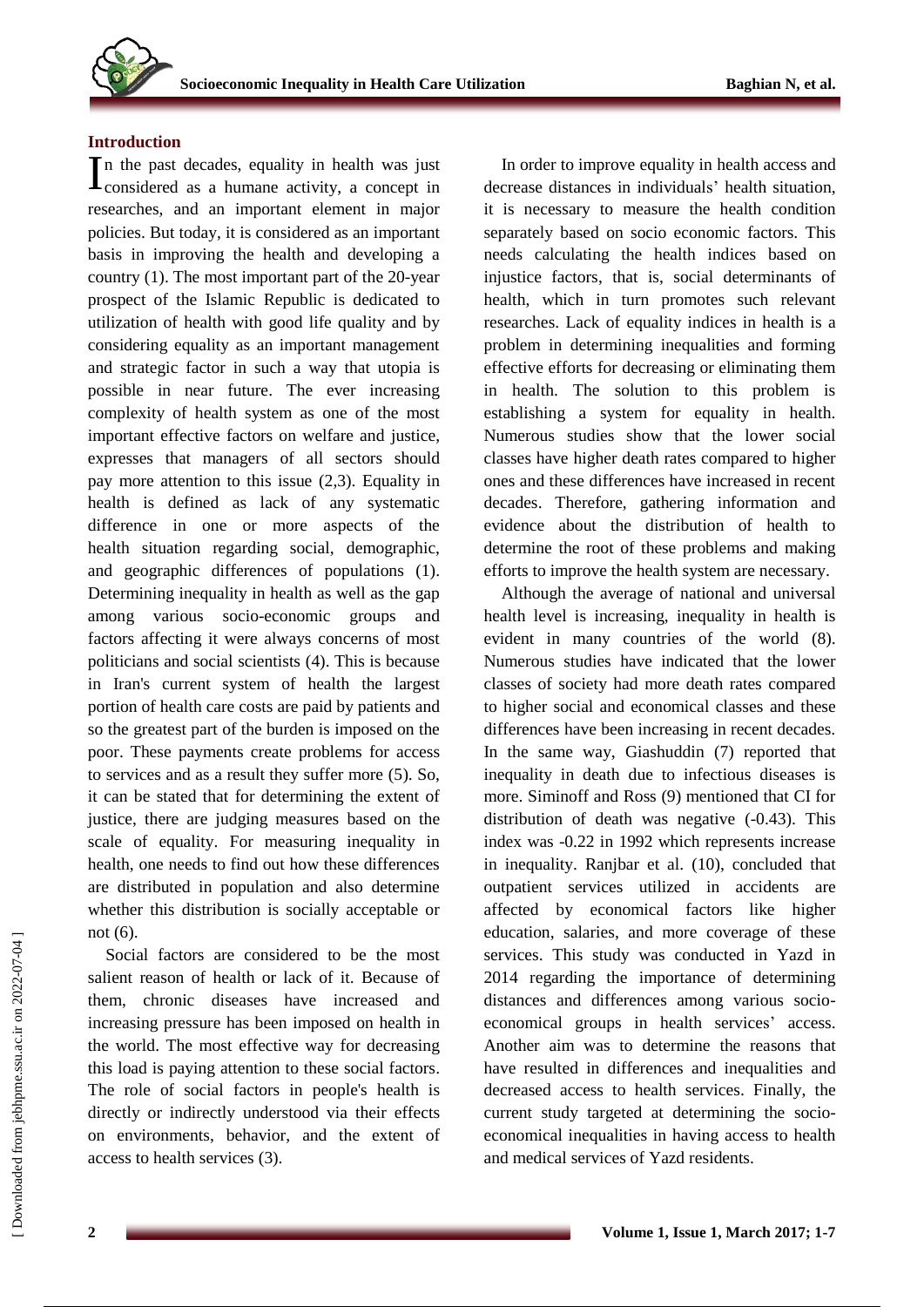

#### **Materials and Methods**

This analytic and cross-sectional study was conducted in 2014. The population under the study consisted of all households of Yazd. The number of samples was calculated by the following formula:

$$
N=\frac{z^2 s^2}{a^2}\ ,\ \alpha=0.95,\ s=0.3,\ d=0.2
$$

The resulted N was 864 that was multiplied by a factor of 1.5 due to cluster sampling method. At last, the number of samples was estimated as 1037. Thus, based on the districts of municipality, 14 strata were chosen and from each a random household was selected. Afterwards, 75 households of the right side of the selected house were studied. The data collection instrument was a three-part questionnaire including questions about demographic factors and socio-economical ones (based on SES standard questionnaire). The questionnaire's items were about benefitting from health services. The socio-economical situation questionnaire was derived from the study carried out by Khemati (11) in Tehran, entitled as "Determining socio-economical inequalities of psycho-health" by analysis of cumulative equality index. The health services' utilization questionnaire was derived from the study about inequality in utilization and expenses of health services for situations of various health service agents conducted by Onwejekwe in 2011 (5). The socio-economic situation of households' questionnaire was answered by interviewers after interviewing the head of households. In order to complete the Health Problems and Health Services' Utilization questionnaire, a family health issues' expert was interviewed. After gathering questionnaires, data were fed into  $SPSS_{16}$  and by

using the factor analysis method, the population under the study was categorized based on its social and economical situations. Afterwards, the logistic regression was used to calculate the correlation among variables. Finally, for calculating the concentration index, the categorized data were entered in Stata software version 12/SE and analyzed.

Further, in the current study all ethical issues were observed based on the Helsinki Declaration.

## **Results**

According to the findings, 89.9% of individuals were male, 30.7% had high school education, 84.3% had governmental insurance, 64.7% had complementary insurance, and 44.7% had a salary range of 19-26  $\frac{1}{2}$  (1\\$ = 264120 Rials).

Regarding the results of Table 1, the P-value was more than 0.05 for most quintiles and as a result, CI was not calculated because it shows lack of significant inequality in distribution of total contagious and non-contagious diseases which needed services. Also, the range of certainty was from  $-1$  to  $+1$  which indicates that meaningful inequality does not exist.

The unequal distribution of outpatients and hospitalization of Yazd residents' visits shows that the CI index of total inpatient and outpatient received services for the population under the study was 0.32 in the last 6 months (Table 2) and regarding that the curve is under the equality line, it can be deduced that inpatients and outpatients visits had further accumulation for richer quintiles (Figure 1). Regarding the findings, CI of household's self-treatment in the last month was -0.09 (Table 3). Since the curve is above the equal line, self-curing is more in poorer groups (Figure 2).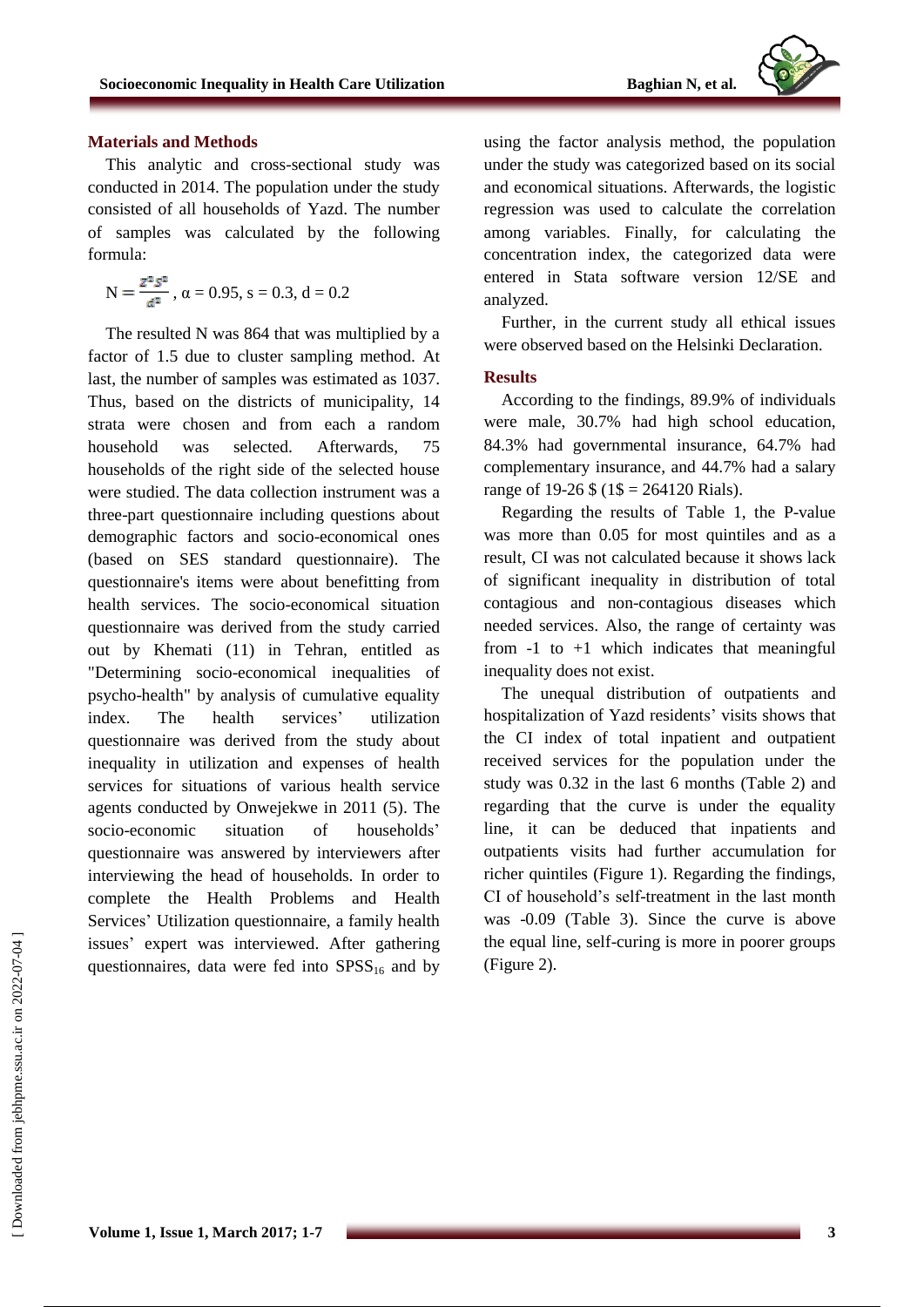| Distribution of contagious and non contagious<br>diseases/ Economic situation | <b>Standard</b><br><b>Deviation</b> | Z             | P > Z | [95% Confidence. Interval] |      |
|-------------------------------------------------------------------------------|-------------------------------------|---------------|-------|----------------------------|------|
| The poorest quintile.                                                         | 0.2                                 | 0.9           | 0.35  | $-0.22$                    | 0.61 |
| Almost poor quintile                                                          | 0.2                                 | $0.6^{\circ}$ | 0.49  | $-0.27$                    | 0.56 |
| Moderate quintile                                                             | 0.2                                 | 1.2           | 0.2   | $-0.14$                    | 0.69 |
| Almost rich quintile                                                          | 0.2                                 | 1.1           | 0.2   | $-0.18$                    | 0.65 |
| The richest quintile                                                          | 0.1                                 | $-5.44$       | 0.006 | $-1.14$                    | 0.53 |

**Table 1.** Distribution of contagious and non-contagious diseases based on economic situation in 2014

**Table 2.** Distribution of inpatient and outpatients inequality of Yazd residents in the last 6 months based on economical situation in 2014

| Inpatient and<br><b>Outpatients visit</b> | Coefficient. | <b>Standard Error</b> |       | $\mathbf{P} > \mathbf{H}$ | [95% Confidence. Interval] |      |
|-------------------------------------------|--------------|-----------------------|-------|---------------------------|----------------------------|------|
| nl                                        |              | 0.00                  | 35.16 | 0.00                      |                            | 0.34 |

**Table 3.** Distribution of inequality despite the need for medical services, based on economical situation in 2014

| <b>Self-treatment</b> | <i>c</i> oefficient | Error<br>Standard | t    | $\mathbf{e}$<br>195%<br>Confidence. Intervall |         |
|-----------------------|---------------------|-------------------|------|-----------------------------------------------|---------|
| $\_nl$                | $-0.09$             | 1.02              | 0.00 |                                               | $-0.04$ |



**Figure 1.** Cumulative curve of services for inpatients and outpatients in the last 6 months of Yazd residents in 2014.



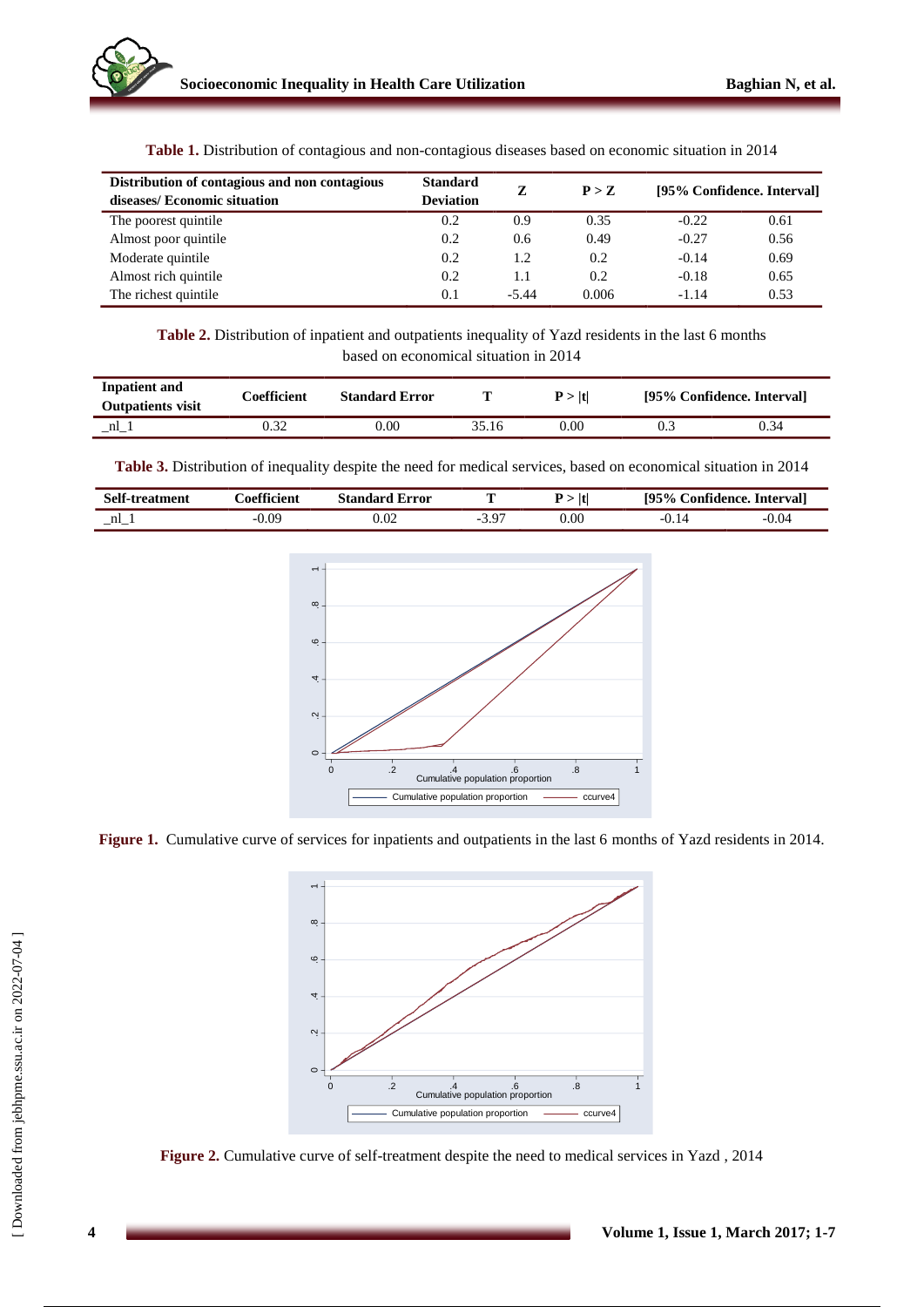

#### **Discussion**

The investigation on inequality in benefitting from health services in Yazd showed that there is no meaningful inequality in the contagious and non-contagious diseases. In other words, there was meaningful equality in utilizing all the services for outpatients, hospitalization, and self-treatment. This study is one of the few studies on inequality in utilizing health services in socio-economical groups via CI index. Recently, CI has become important in socio-economic inequality studies due to recognition of inequality, accumulation of health variable in rich and poor groups, and especially analysis of inequality based on socio-economical factors. P-value calculated for CI distribution of contagious and non-contagious diseases in each economic situation was more than 0.05 and the range of certainty dominion was from  $-1$  to  $+1$ . So, it can be concluded that meaningful inequality does not exist in the distribution of total contagious and non-contagious diseases in the population under the study. This issue has refuted the researcher to draw the CI curve and analyze inequality in the distribution of contagious and non-contagious diseases.

Emamiyan's study indicated that there isn't any meaningful inequality in distribution between patients with diabetes and high cholesterol which are non-contagious in the current study (12). This is while the studies of Faggiano (13) and Bouchardy (14) confirmed the socio-economical inequality in distribution of colon, cervical, prostate, and esophageal cancers. Giashuddin (7) stated that there is a meaningful inequality for distribution of accidents, infectious, and chronic diseases whose CIs are respectively -0.24, -0.4 and -0.32. Lorant 15) also confirmed the inequality distribution of heart diseases, cancers, and flu .Finally, Kim (16) stated inequality in distribution of cancer.

Inequality in benefitting from services to outpatients and hospitalized patients in the past 6 months in five social groups showed that the richer groups of the society had more visits to doctors (Pvalue  $= 0.000$ . The CI of using outpatient services and hospitalizations was 0.3227 and positive. The cumulative curve of this variable was under the line of 45 degrees. Onwujekwe (5), Kim (16), and Ferry (17) investigated inequality in benefitting from health services and reached similar results. They stated that using hospitalization and outpatient services were more among richer groups of the society. This is while Leu (2004) stated that CI for the beds of hospitalization per day was negative (18). Damiani (15) and Lorant (19) reported that the socio-economical factors were effective inequality in suing outpatient and hospitalization services especially in receiving preventive and screening services. Also, Hong (20) pointed out the inequality in households' utilization of health services because of their different socio-economical situations and argued that this issue depends on rural or urban lives and salaries of households.

Regarding the conclusion, it seems that there is a meaningful inequality in self-treatment inequality  $(P-value = 0.00)$ . CI of households' self-treatment studied in the past month, despite of the need for health and medical services, was -0.09. The cumulative number achieved was negative, therefore, it can be said that self-treatment was more in poorer groups. There has been no study conducted on inequality in self-treatment, but Kim (16) and Damiani (19) investigated the effects of socio-economical inequalities, higher educations, and more professional jobs on using primary health services and prevention which can show their reverse effect on self-treatment.

In other words, self-treatment is less among higher educated individuals or those with more professional jobs. It is also stated in literature that paying direct expenses of health by households also has increased. Therefore, choosing a wrong strategy in the health section not only decreases some services but also stops some of them completely. However, the salient point was that this decrease of service occurs for poor people because people with more salaries are less sensitive to price fluctuations, instead people with less salary are more sensitive to changes in prices. Attempts to decrease differences in health of population clearly showed that providing services is not enough and socio-economical development is known as one of the most salient instruments of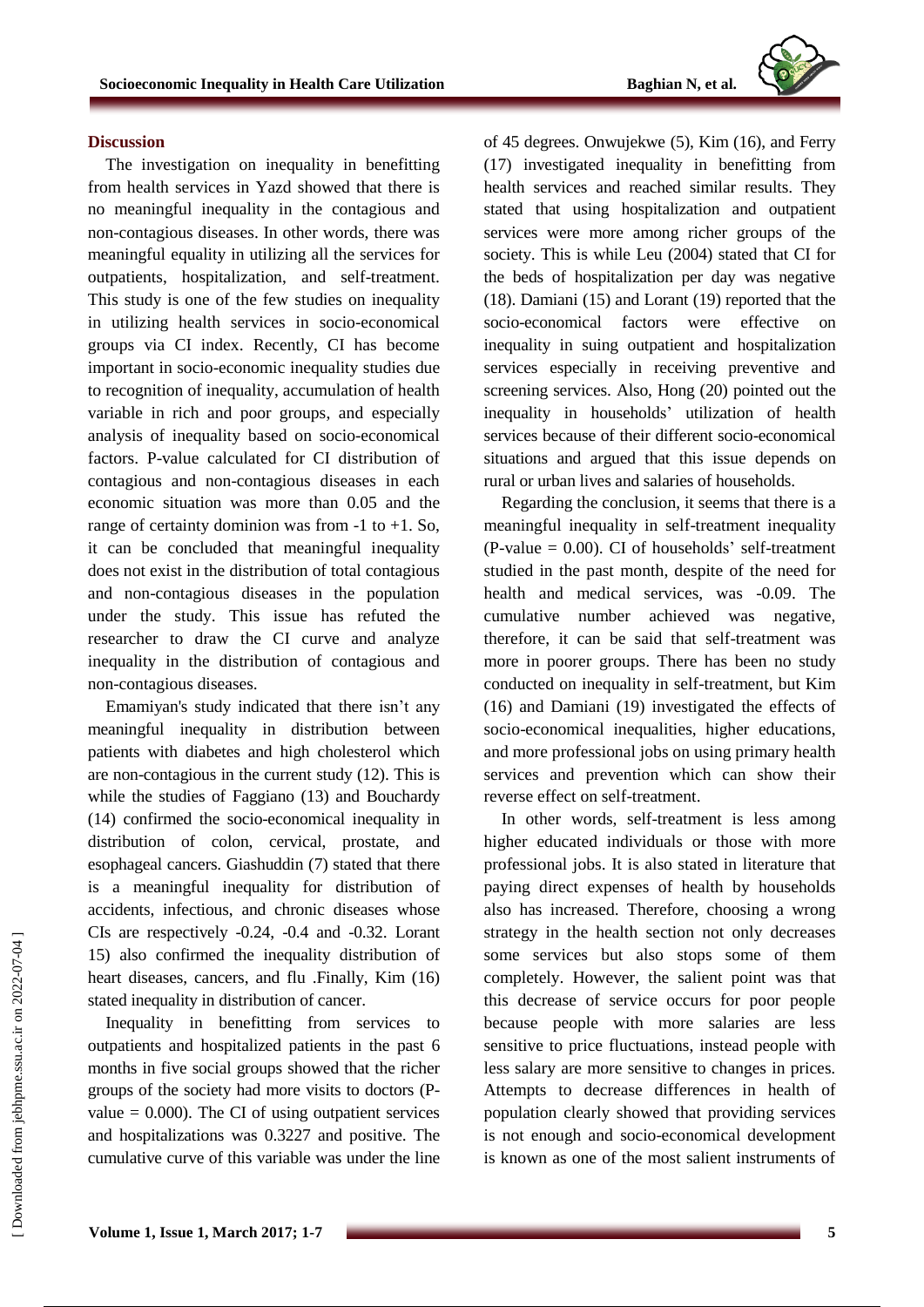decreasing socio-economical and gender inequality in having access to health, using services, and getting results from them (21).

## **Conclusion**

Some of the strategies for increasing socioeconomical equalities can be recommended as follows:

- Improvement of health knowledge and national studies' per capita assisted by national and social participations in education and cooperation of sections.
- Control of health services' unnecessary payments (luxurious and suggestive payments) in spite of province officials' views of justice.
- Improvements of health information management system according to government's efforts on electronic government plans and increase internet and media's influence.
- Improvement of insurance coverage for poorer people assisted by integrated funds.
- Decrease of increasing health expenses' financial load assisted by the government efforts for eliminating concentration.
- Improvement of cooperation between public and private sections, philanthropic institutions, NGOs, societies, and people for improvement of health situations in the province.
- Improving the screening plan in weaker districts of the society.

Regarding the one-month call period for gathering information on outpatient visits and the six-month period for gathering information on hospitalization of households, accurate data

# **References**

1) Cole DC, Orozco FA, Ibrahim S, Wanigaratne S. Community and household socioeconomic factors associated with pesticide-using, small farm household members' health: a multi-level, longitudinal analysis. Int J Equity Health. 2011; 10 (1): 1-10. doi: [10.1186/1475-9276-10-54.](https://dx.doi.org/10.1186%2F1475-9276-10-54)

2) O'Donnell O, Van Doorsslaer E, Wagstaff A, Lindelöw M. Analyzing health equity using household survey data: a guide to techniques and collection was impossible. Therefore, cohort studies can be more responsive for such researches, but they of course have risk of loss. Although, other studies have also had such restriction in their study period, but this period was the best choice for decreasing this risk. The other limitation of the current study was on providing medical and economical information by households which can cause a little mistake in the study.

#### **Acknowledgements**

This manuscript is a result of a study confirmed in Health policy research Center of Shahid Sadughi Medical University. Thereby, authors appreciate the financial and non-financial supports of this center and all health medical centers of Yazd for their valuable supports on determining the stratified samples and also all households of Yazd. Code of this project was 2929 in 2013.

#### **Conflict of interests**

The authors of this study did not report any contradiction in their interests.

# **Authors' contributions**

Baghian N and Ranjbar M designed research; Tayefi E conducted research; baghian N and Ranjbar M analyzed data; and Baghian N, Eftekhari A and Tayefi E wrote the paper. Ranjbar M had primary responsibility for final content. All authors read and approved the final manuscript.

their implementation.1st ed.Washington, DC: World Bank Publications; 2008. p. 200-20.

- 3) Bagheri Lankarani K. income on equity health system. shiraz: health policy research center; 2010. P. 23-33. [In Persian]
- 4) Harper S, John L. Commentary: using innovative inequality measures in epidemiology.